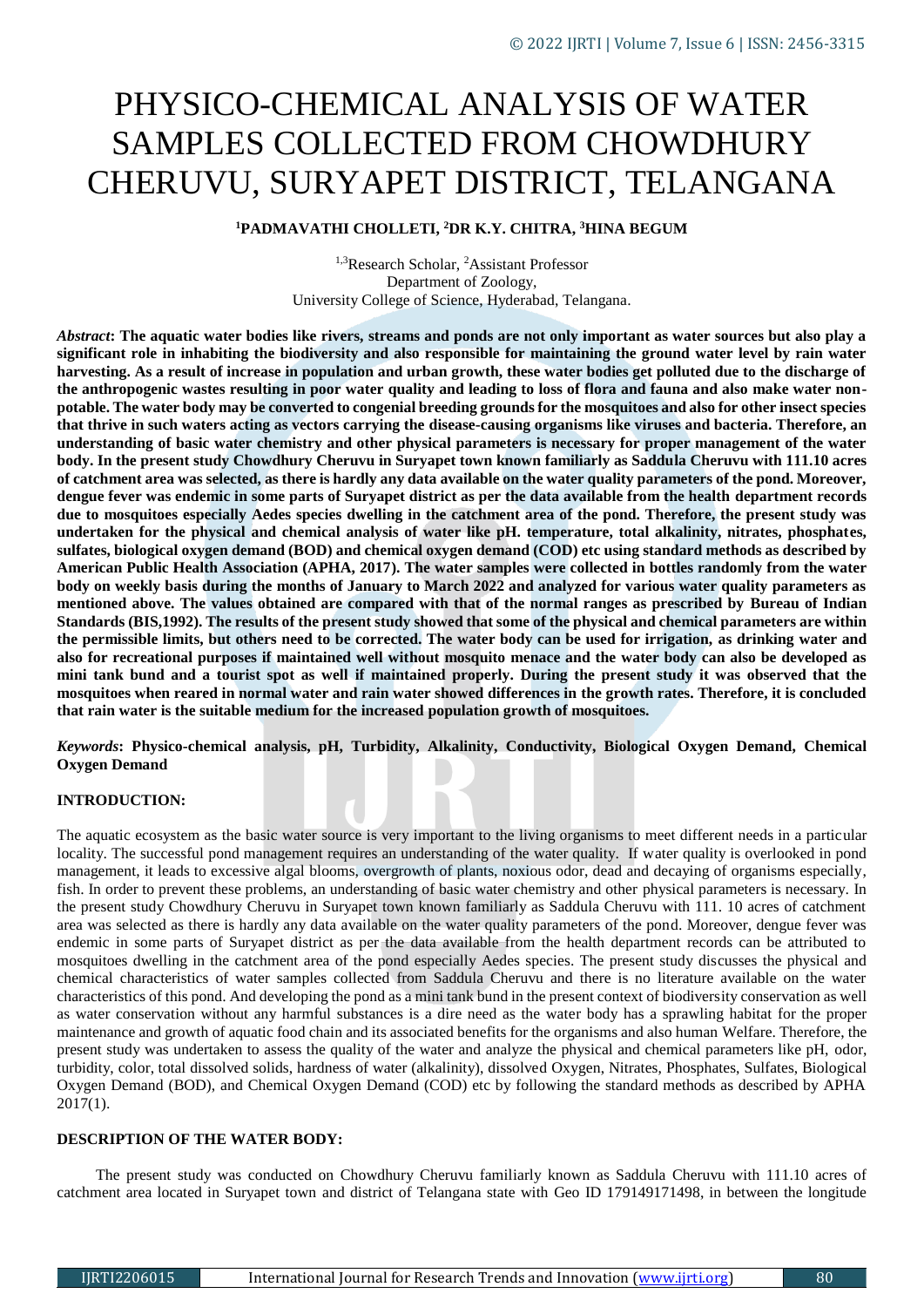79.6149 and latitude17.1498 with ayacut 188.35 acres. Total capacity of the pond is 31.392 tmcft. Present available water quantity is 20.405 tmcft. under Musi project and feeding by MLFC channel.

(Source: records and list of tanks collected from office of Mandal Revenue Officer, Suryapet district)

## **MATERIAL AND METHODS:**

 The water samples were collected in bottles randomly from the water body Saddula Cheruvu on weekly basis in the months of January to March 2022 and also normal potable water and analyzed for various water quality parameters (2,3) such as physical and Chemical characteristics using standard methods as described by APHA 2017.

The pH of the water sample was estimated by using colorimetric method, the Turbidity-by-Turbidity meter (nephelometer) the total dissolved solids measured by the weight of dried filtrate and comparing it with constant weight at 180°C. The total alkalinity was determined by using phenolphthalein and titration with N/20 Sulphuric acid method. Dissolved oxygen analysis was done by the modified Winkler's method While Nitrates are estimated using the Phenol Di sulphonic Acid method. Phosphates in the water sample were estimated using Stannous Chloride method and Chloride estimation done by Argentometry method. The determination of Sulfates in water samples was by turbidimetry Technique. Chemical Oxygen Demand is by using a dichromate reflux method. Biochemical oxygen demand of the water sample was estimated using the Winkler method.

## **RESULTS:**

The values obtained for various physical and chemical parameters of the samples of pond water are presented in the tables 1, 2 respectively along with the normal ranges as prescribed by IS (BIS) for comparison. The values obtained are mean + standard error. The normal potable water was used for comparison of the parameters (Table-3).

| Sl.No.         | Water quality parameter | <b>Estimated values</b><br>(in mg/l) | Optimum range(BIS)<br>(in mg/l) |
|----------------|-------------------------|--------------------------------------|---------------------------------|
| 1.             | pH                      | 7.65                                 | $6.5 - 8.5$                     |
| 2              | Turbidity               | >100                                 | $5 - 10$                        |
| 3              | <b>TDS</b>              | 515                                  | 500-2000                        |
| $\overline{4}$ | conductivity            | 792                                  | U mhos/cm                       |
| 5              | Color                   | <b>Brown</b>                         |                                 |
| 6              | Odor                    | Earthy odour                         |                                 |
| 7              | Temperature             | $21-24$ °C                           |                                 |

Table-I Physical properties of water sample collected from Choudhury Cheruvu, Suryapet

TABLE- 2 Chemical characteristics of water sample collected from Choudhury Cheruvu, Suryapet

| S1.No.         | Water quality parameter   | <b>Estimated values</b><br>(in mg/l) | Optimum range(BIS)<br>(in mg/l) |
|----------------|---------------------------|--------------------------------------|---------------------------------|
| 1              | Total Alkalinity          | 184                                  | 200-600                         |
| 2              | Dissolved Oxygen          | 2.4                                  | 5                               |
| 3              | <b>Nitrates</b>           | 6.0                                  | 45                              |
| $\overline{4}$ | <b>Nitrites</b>           | 1.1                                  | $0.005 - 0.5$                   |
| 5              | Phosphorus                | 0.04                                 | $0.005 - 0.05$                  |
| 6              | Chlorides as Cl           | 120                                  | 250-1000                        |
| 7              | Sulfates as SO4           | 68                                   | 200-400                         |
| 8              | Chemical Oxygen Demand    | 10                                   | 20-200                          |
| 9              | Biochemical Oxygen Demand | 1.4                                  | 1-2 very good<br>3-5 fair       |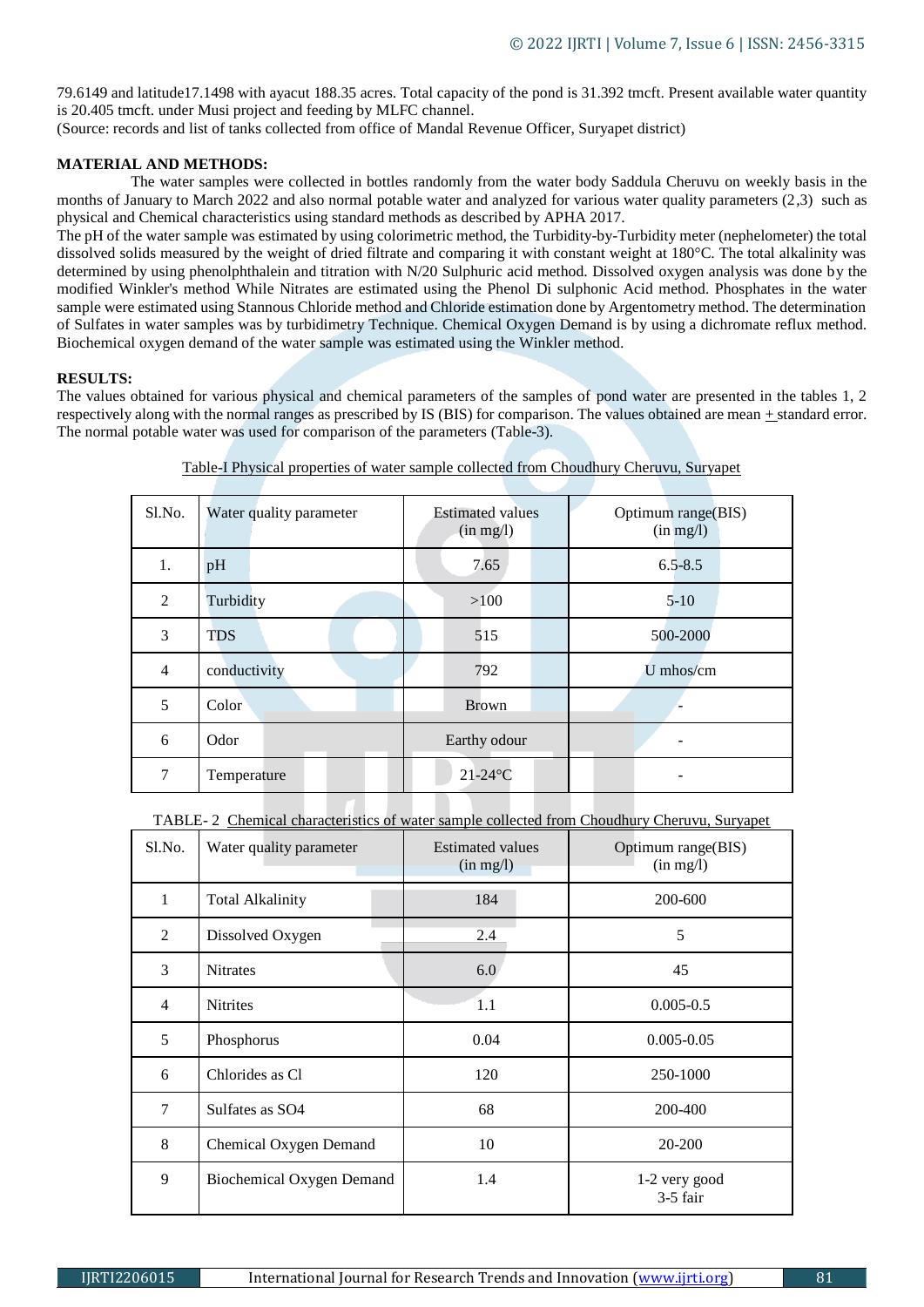| Sl.No          | Water quality parameter             | Normal potable water<br><b>Estimated values</b><br>(in mg/l) | Pond water<br><b>Estimated values</b><br>(in mg/l) |
|----------------|-------------------------------------|--------------------------------------------------------------|----------------------------------------------------|
| $\mathbf{1}$   | pH                                  | 8.18                                                         | 7.65                                               |
| $\overline{2}$ | Turbidity                           | >100                                                         | >100                                               |
| 3              | <b>TDS</b>                          | 373                                                          | 515                                                |
| $\overline{4}$ | <b>Total Alkalinity</b>             | 108                                                          | 184                                                |
| 5              | conductivity                        | 574                                                          | 792                                                |
| 6              | Dissolved Oxygen                    | 1.90                                                         | 2.4                                                |
| $\tau$         | <b>Nitrates</b>                     | 4.0                                                          | 6.0                                                |
| 8              | <b>Nitrites</b>                     | 0.6                                                          | 1.1                                                |
| 9              | Phosphorus                          | < 0.01                                                       | 0.04                                               |
| 10             | Chlorides as Cl                     | 60                                                           | 120                                                |
| 11             | Sulfates as SO4                     | 85                                                           | 68                                                 |
| 12             | Chemical Oxygen<br>Demand           | 20                                                           | 10                                                 |
| 13             | <b>Biochemical Oxygen</b><br>Demand | 2.8                                                          | 1.4                                                |

Table 3: Comparison of the different parameters of both normal potable water and pond water

## DISCUSSION:

#### PHYSICAL PARAMETERS:

 pH is a measure of hydrogen ion concentration in solution and is also referred to as the degree of acidity or alkalinity (4). pH is also an important parameter in the monitoring and control of anaerobic bacteria, as low pH shows the inhibitor effect on them(5). The optimal pH is required for the growth of different aquatic organisms in the water body. The range as per BIS is 6.5 to 8.5 mg/l (6) is permissible for human consumption. As the pH of the present water sample was measured as 7.65 mg/l. which is the favorable condition of the pond for aquatic life.

 Turbidity is one of the important physical parameters of a water body. The turbidity can be caused by silt, sand, mud, bacteria, other germs and chemical precipitates. In the present study the water sample showed the turbidity as more than 100 NTU(Nephelometric Turbidity Units). By the increased turbidity, temperature of the water body increases and water holds less dissolved oxygen resulting in low light reaching aquatic flora and fauna. Also the sediment particles can clog fish gills and bury fish eggs (7,8). As per the analysis of different physical parameters turbidity is estimated as high than the optimum range (BIS) as the silt, sand and mud is noticed in the water sample.

 Total dissolved solids refer to the total concentration of dissolved substances as inorganic salts and a small amount of organic matter anions like carbonates (CO3-), bicarbonates(HCO3--), nitrates(NO2-), chlorides(Cl-), sulfates(SO4-) and cations like Calcium, Magnesium, Potassium and Sodium . High concentration of TDS caused by the excessive dissolved solids due to waste water discharge into the water body resulting in the hardness of the water. The taste of water also varies with the TDS Concentrations . As per the BIS the concentration of TDS will be in the range of 300 -600 mg/l is optimum and the present water sample was estimated for TDS and noted as 515 mg/l in permissible limits (9).

 Conductivity is the ability of the liquid to conduct electric current. It is useful to evaluate the water purity, as it was estimated 792 mg/ml shows the increased dissolved slats percentage. The water samples collected from Choudhury Cheruvu were observed as brown in color by the natural debris like leaves and some algae also found. Pond containing stagnant water, and rid of rain water and algae led to the unpleasant smell.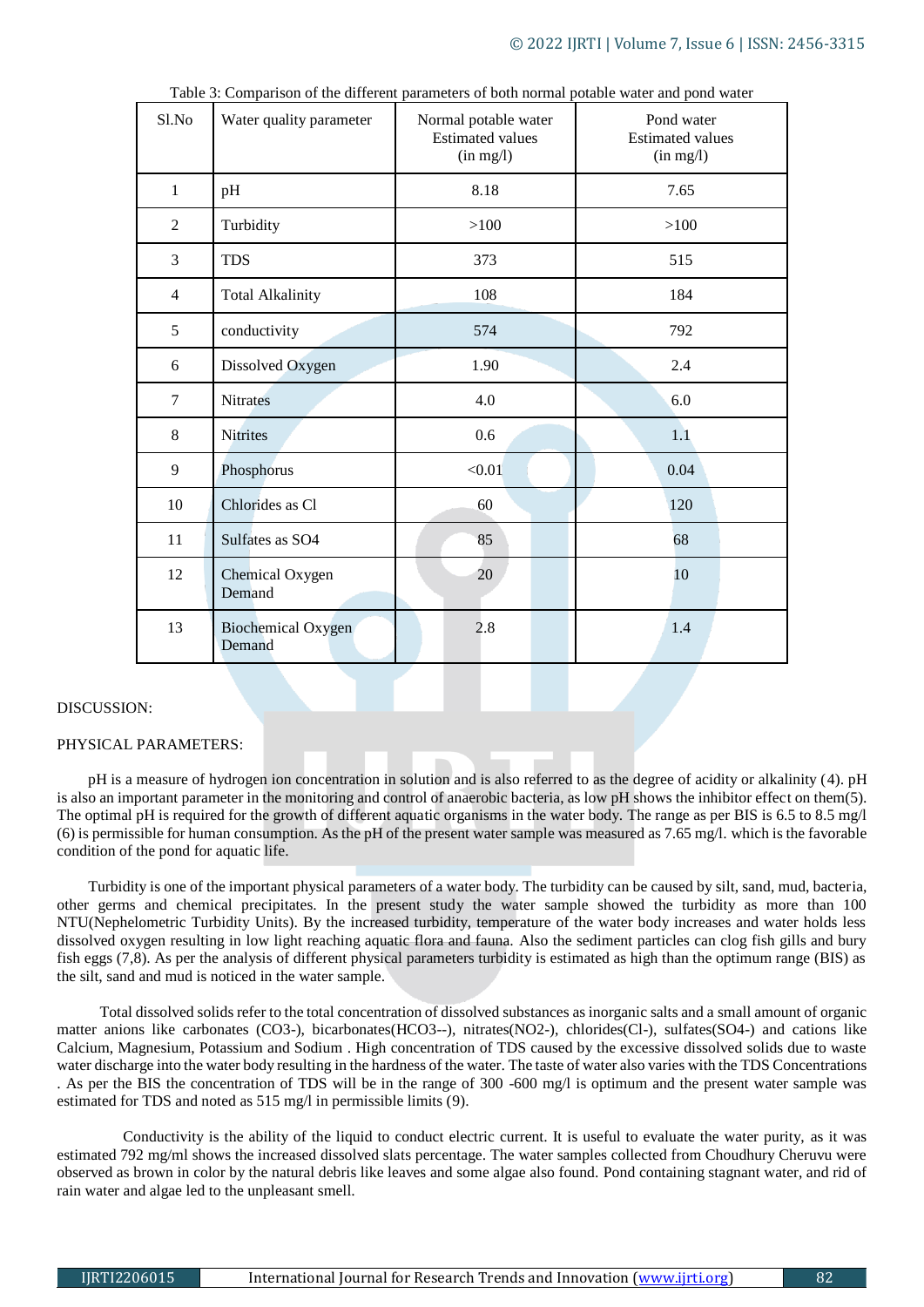The samples collected from Choudhury Cheruvu during the months of January and February, the temperature range was found to be between 21-24°C was recorded.

## CHEMICAL CHARACTERISTICS:

 Total alkalinity is a measure of the ability to neutralize acidic pollution by alkaline compounds in the water body such as carbonates, bicarbonates, hydroxides, remove H+ ions and lower the acidity of the water (10). Total Alkalinity helps in maintaining the PH levels in a water body by either releasing or attracting a Hydrogen ion(H+) as needed. Total alkalinity of the present water sample was measured as 184 mg/l whose optimum range in a pond is 200-600 mg/l (11). The alkalinity in the water body is influenced by rocks and solids, salts, certain plant activities and certain industrial wastewater discharges (10).

 Dissolved oxygen is the amount of oxygen in the water body which is essential for growth and reproduction of aerobic aquatic life. During the decomposition of organic matter by microorganisms in the water body the dissolved Oxygen in water is consumed, resulting in a decreased oxygen levels in water, hypoxia or anoxia. And DO levels also vary with the temperature and elevation of the water in the pond. While each organism has its own DO tolerance range, as DO levels drop, some sensitive animals may move away, decline in health or even die (12). The introduction of organic waste, especially domestic and animal sewage, industrial wastes of paper mills, leather manufacturers, crop wastewater dramatically reduce the DO in water . as the low or extremely high levels of dissolved oxygen can impair or even kill fishes and other organisms like invertebrates (13). A healthy waterbody should generally have the Dissolved Oxygen concentration about 6.5-8mg/l (14). Dissolved oxygen of the present water sample is estimated as 2.4ppm as the DO levels below 3ppm are stressful to most aquatic organisms like fishes (15).

## Nitrates and nitrites are the forms of nitrogenous waste products in a pond.

Nitrogen is essential as plant nutrient but in excess amounts together with phosphorus can accelerate eutrophication (16), which affects the dissolved oxygen levels in the waterbody and leads to the stress or massive deaths of fish and shrimps (17,18) Nowadays high density and intensive farming models, sewage and mineral deposits are resulting in nitrogen accumulation in the water body and stimulate the growth of bacteria (19). In the present water sample nitrates are estimated as 6.0 mg/l in the acceptable range up to 45 mg/l and nitrites are estimated as 1.1 mg/l as the acceptable range is up to 0.5 mg/l

 Phosphorus is a crucial nutrient for all living and its common source is decaying organic matter, fertilizer runoff. Sometimes these may result in the accumulation of phosphorus in the water body causing eutrophication (20). The household sewage and industrial effluents are the main source of increased phosphorus levels in a water body initiating the growth of algae (algal bloom), bacterial growth and finally resulting in the low dissolved oxygen levels in the water affecting aquatic life (21). Estimated phosphorus levels in the present water sample are 0.04 mg/l which is in the optimum range 0.005- 0.05 mg/l as per BIS.

 Estimated value of chlorides in the present sample is 120 mg/l below the optimum level 250-1000mg/l (22,23,24). If the chloride levels are raised in freshwater bodies, the fish and other aquatic life is affected and they can't survive in such waters with high chloride content.

 The optimum sulfate levels in pond water will be below 400 mg/l. In the samples tested in our study the sulfates are estimated as 68 mg/l. Increase in sulfate level may lead to severe health problems in aquatic flora and fauna (25,26,27).

 Chemical oxygen demand is the amount of oxygen required for chemical oxidation of organic matter, i.e., the estimation of COD is a measure of oxygen used for the breakdown of organic substances in the water body (28). Chemical oxygen demand is the amount of oxygen required to oxidize all soluble and insoluble organic compounds present in a volume of water (29) High COD in water indicates greater levels of oxidizable organic matter and consequently a lower amount of Dissolved Oxygen. Critical DO depletion due to organic contamination can kill off aquatic life forms (30). As per BIS the optimum range of COD in a water body is up to 200 mg/l as in our present sample COD was calculated as 10 mg/l and this lower level of COD is indicating that not much of organic matter is getting breakdown in this water body (31).

 Biological oxygen demand is represented as the amount of oxygen consumed by the microorganisms for the decomposition of the organic matter produced by human activities in the form of sewage that is introduced into a water body. The BOD decreases the percentage of dissolved oxygen and causes deprivation of oxygen to aquatic life due to increase in the decomposing bacteria. As per BIS the amount of BOD 1-2 mg/l is in very good range and 3-5 mg/l is fair. The BOD of our present water sample was estimated as 1.4 mg/l which shows a very good control of organic matter and decomposing bacteria in such a water body (32)

#### CONCLUSION:

In the present study all the parameters are conformed to the permissible limits except the higher levels of turbidity and total nitrogen percentage are indicating that the water body is getting contaminated. By the increased turbidity levels, temperature increases and the warmer water holds less dissolved oxygen and also results in less light penetration into the water body affects the aquatic flora and fauna. Even though nitrogen is essential for life, high density and intensive accumulation of nitrogen together with phosphorus can accelerate eutrophication and stimulate the growth of bacteria and aquatic plant growth leads to the stress or massive deaths of fish and shrimps.